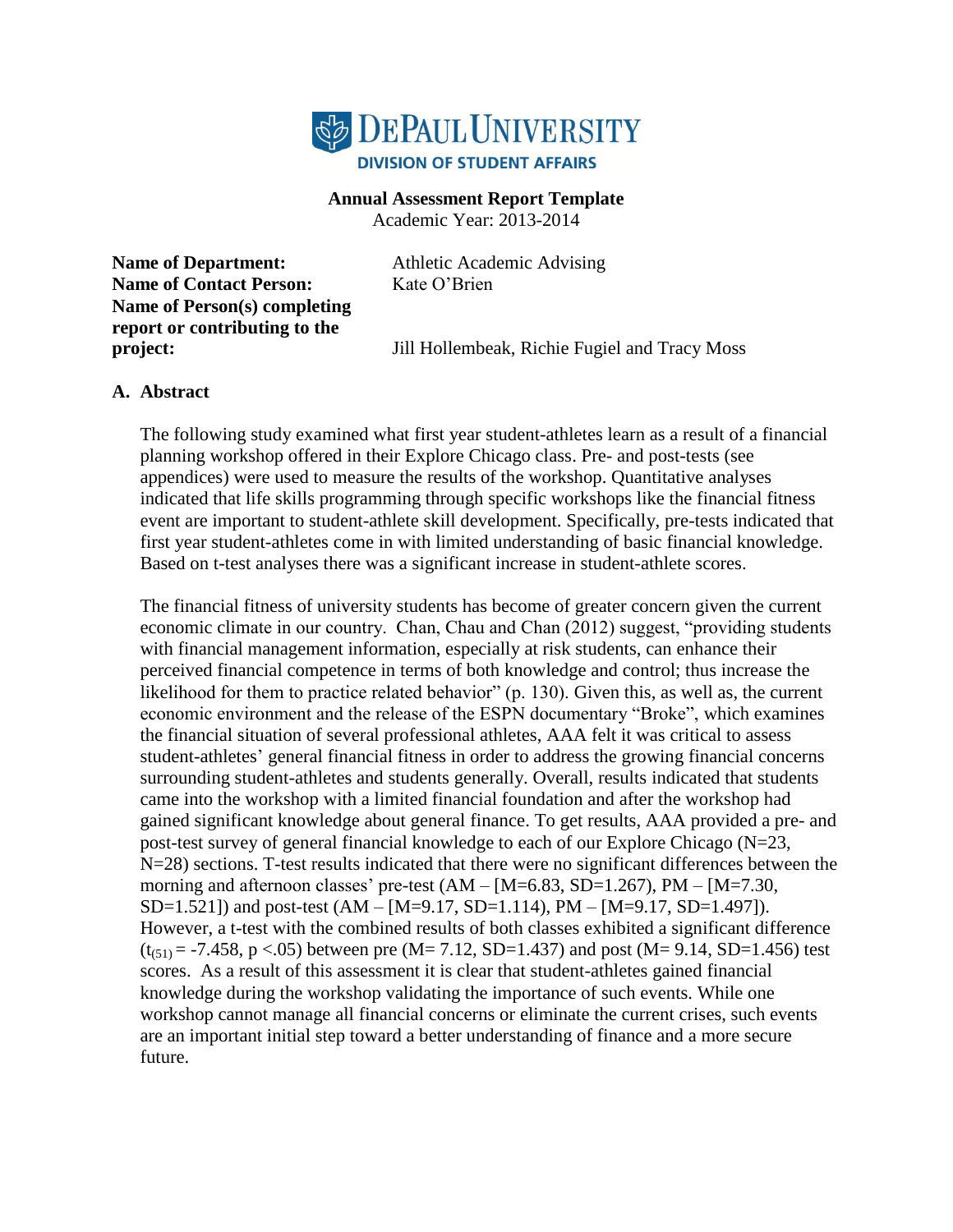#### **B. Introduction and context for this year's report**

In previous assessments, AAA has broadly examined what student-athletes learn generally from their participation in intercollegiate athletics. In the present study, the goal was to understand what is learned as a result of very specific programming. By asking the question, what do first year student-athletes learn as a result of a financial planning workshop, AAA was able to assess a specific program and analyze its usefulness to our overall Life Skills program. The following programmatic learning outcome was assessed:

*Student-athletes who utilize Athletic Academic Advising's Life Skills programs and services will be prepared for the world of work or graduate school and serve as leaders in their communities*.

A general understanding of finances is critical to our student-athletes' success in the world of work, graduate studies and leadership. Thus, the present study was an important aspect of our overall programmatic objectives.

The assumption surrounding student-athletes is the idea that all are on full scholarship with no additional living expenses and thus little need for financial knowledge as undergraduate students. The reality is that most student-athletes are not receiving full scholarships and therefore, bear the same financial burdens as the typical college student with limited time to work. Additionally, the student-athletes who are on full scholarships also benefit from a greater understanding of money management. Therefore, this question is very important to the programming AAA provides to our student-athletes. In addition, one *Divisional Learning Outcome* includes students gaining *Intellectual Skills and Practical Competence*. Practical competence in basic financial knowledge is critical to this learning outcome especially given the current economic situation. By providing specific workshops such as the one assessed, DePaul student-athletes are better prepared for life during and after college.

Through the Explore Chicago course we address several important Life Skills topics. By specifically analyzing the financial planning workshop provided to our first year studentathletes, AAA gained a more complete understanding of the student-athletes who we serve. In past focus group assessments, recommendations from graduating seniors suggested programming for general finance. As such, the present study was created. Given the pre-test scores and post-test results, it is clear that continuing financial programming will be of great value to our student-athletes.

Asking the question, what do first year student-athletes learn as a result of a financial planning workshop, is linked to Vision Twenty18 goals specifically through objective 1a: "Focus the entire university community on student learning and success," by strengthening the student academic experience and expanding learning support services. The financial fitness workshop offered to our first year student-athletes connects to this objective by providing specific programming that enhances their academic experience.

Chan, Chau and Chan (2012) studied college students' aptitude and practices surrounding money related issues. Generally, they found students who have good financial practices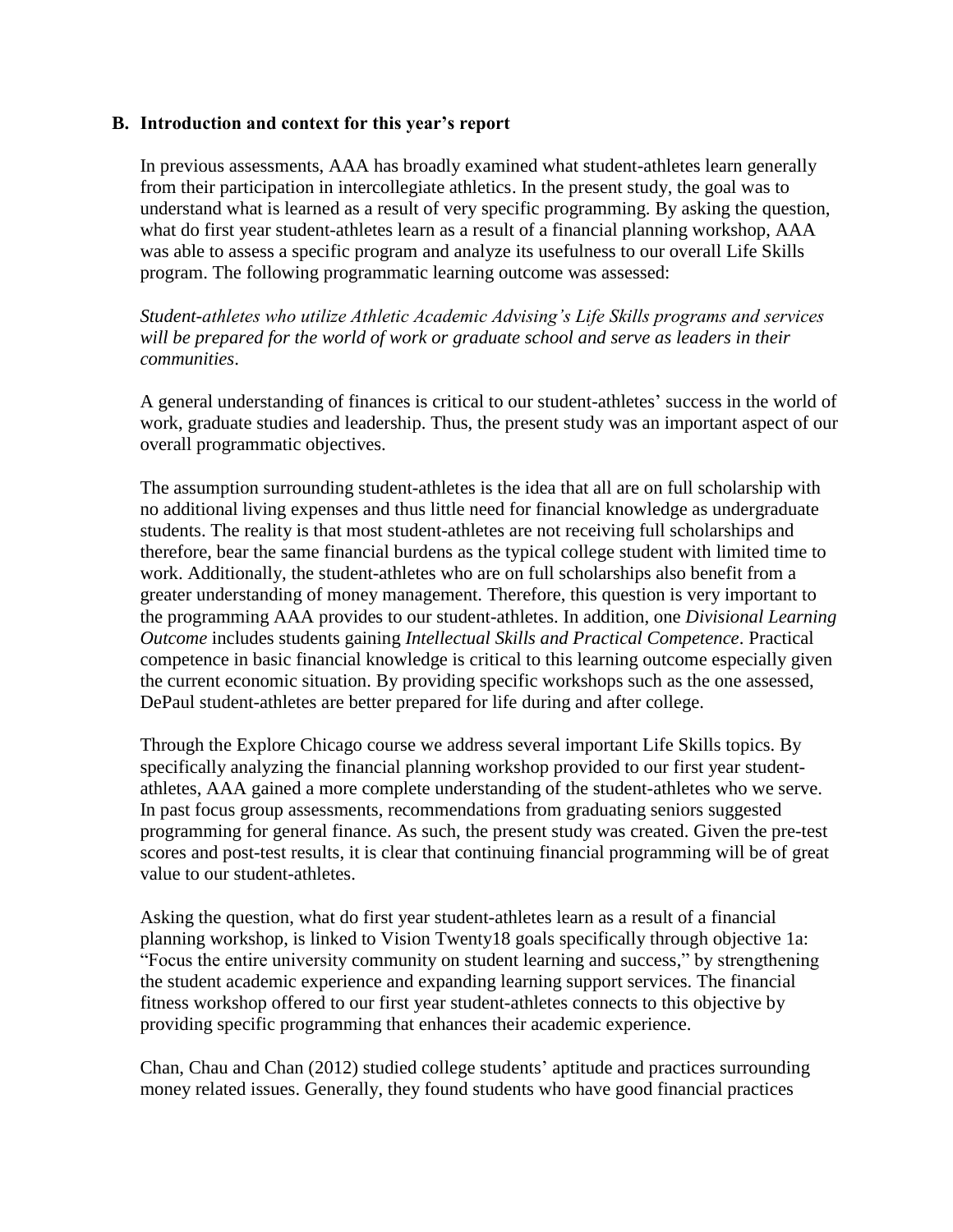"show better financial well-being" (p. 114). Additionally, considering financial programming should be an important component for educators and administrators of college students (Chan, Chau and Chan, 2012). Sibley (2003) also suggested programming as a form of resistance to developing concerns about financial management stating, "ignorance of finance among school leavers could be easily countered, Professor Callendar suggests, through better education programmes in schools" (p.16). Finally, Torre (2009), in a Sports Illustrated article, suggested that within five years of retirement, 60 percent of past NBA players are financially broke while 78% of former NFL players are bankrupt or financially distressed within two years of retirement. Thus, as a way to prevent such statistics in college studentathletes, programming such as the one assessed in this study, is a critical starting point.

# **C. Methodology**

First year student-athletes who were members of the Explore Chicago classes taught by Kate O'Brien and Jill Hollembeak participated in the Financial Educational Program assessment project in Fall 2013.

All participants were asked to sign a consent form (see appendices) and had the option to participate in the assessment or not. Prior to signing the consent form, participants were given a brief explanation of the study and told they had the choice to opt in or out of the study, making participation optional.

There was no identifying information about individual participants collected through this assessment, thus there was no need to take precautions to secure the collected data.

Two groups (N=23, N=28) of first year Explore Chicago student-athletes participated in the present study. After signing consent forms, participants were given a pre-test survey which asked general financial questions. Following the pre-test, an hour long workshop was presented which included lecture, handouts, participation and discussion of general financial knowledge. Following the workshop, participants were given a post-workshop survey to reexamine their financial understanding.

## **D. Findings/Results and Discussion**

A total of 51 first year student-athletes and managers participated in the present study. The response rate for this assessment was 100% for the morning class with a total of 23 first year student-athletes and managers taking the pre- and post-tests. For the afternoon section, the response rate was 96.6% as one student did not complete the assessment for a total of 28 student-athletes and managers being assessed.

| <b>Table 1: Average Scores and Percentages</b> |                |             |                    |             |  |  |  |  |
|------------------------------------------------|----------------|-------------|--------------------|-------------|--|--|--|--|
|                                                | <b>Average</b> |             | <b>Percentages</b> |             |  |  |  |  |
|                                                | <b>PRE</b>     | <b>POST</b> | <b>PRE</b>         | <b>POST</b> |  |  |  |  |
| AM                                             | 6.83           | 9.17        | 68.30              | 91.70       |  |  |  |  |
| PM                                             | 7.36           | 9.14        | 73.60              | 91.40       |  |  |  |  |
| ALL                                            | 7.12           | 9.15        | 71.20              | 91.50       |  |  |  |  |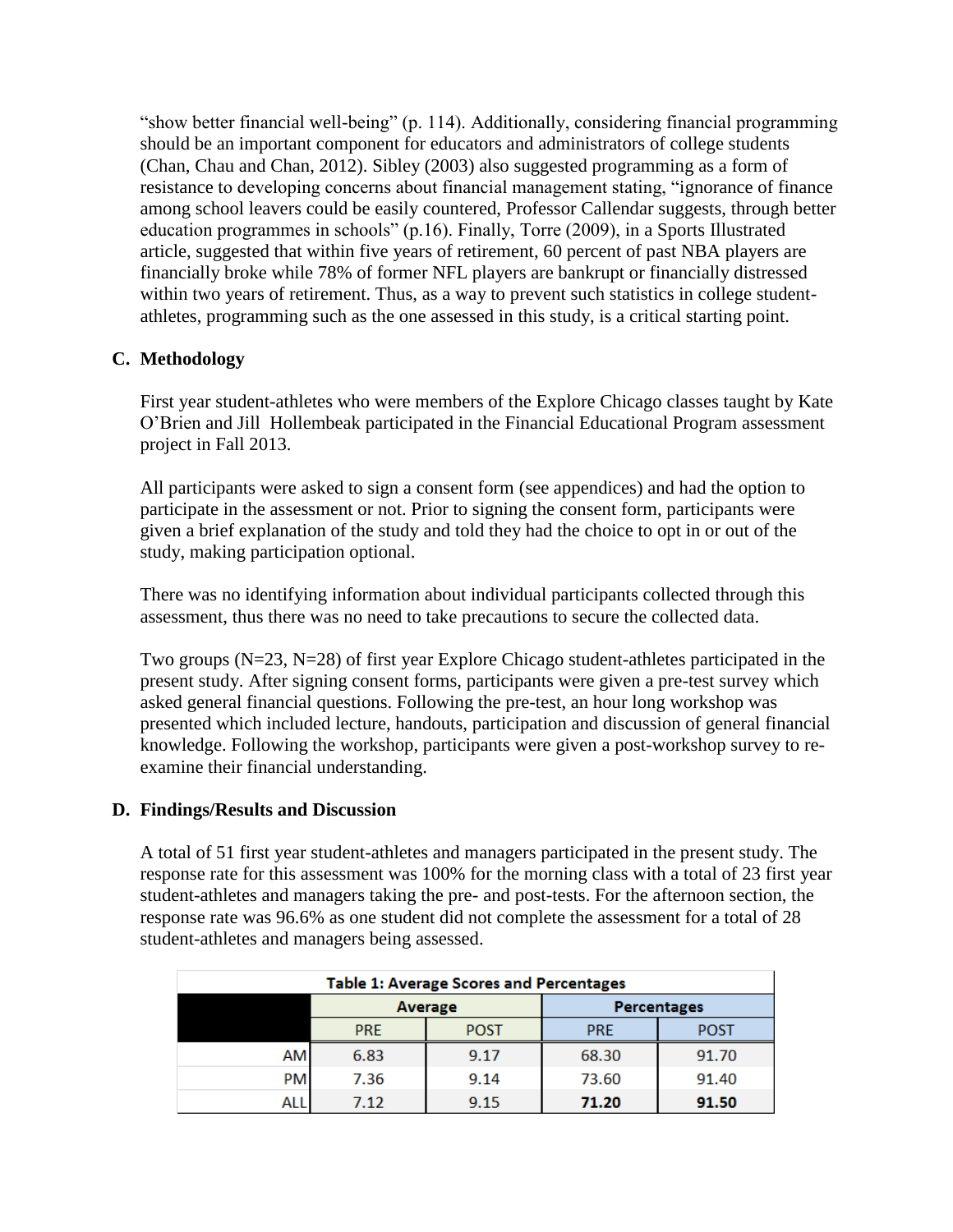

| <b>Table 2: T-Test Between and Overall</b> |               |               |         |                |                    |                     |  |  |
|--------------------------------------------|---------------|---------------|---------|----------------|--------------------|---------------------|--|--|
|                                            | <b>PRE AM</b> | <b>PRE PM</b> | POST AM | <b>POST PM</b> | <b>PRE OVERALL</b> | <b>POST OVERALL</b> |  |  |
| N                                          | 23            | 23            | 23      | 23             | 51                 | 51                  |  |  |
| Meanl                                      | 6.83          | 7.30          | 9.17    | 9.17           | 7.12               | 9.14                |  |  |
| <b>Median</b>                              | 7.00          | 8.00          | 10.00   | 10.00          | 7.00               | 10.00               |  |  |
| Model                                      | 7.00          | 8.00          | 10.00   | 10.00          | 7.00               | 10.00               |  |  |
| <b>Std. Deviation</b>                      | 1.267         | 1.521         | 1.114   | 1.497          | 1.437              | 1.456               |  |  |
| Min                                        | 4.00          | 4.00          | 7.00    | 3.00           | 4.00               | 3.00                |  |  |
| Max                                        | 9.00          | 9.00          | 10.00   | 10.00          | 10.00              | 10.00               |  |  |
| test statistic                             | $-1.159$      |               | 0.000   |                | $-7.458$           |                     |  |  |
| p-Value                                    | 0.253         |               | 1.000   |                | 0.000              |                     |  |  |

#### **Morning (AM) and Afternoon (PM) Responses**

A t-test was conducted using the results to compare pre-test and post-test responses between the AM and PM classes. Since the PM class had more respondents  $(N=28)$  than the AM class  $(N=23)$ , 5 cases were randomly removed to insure the sample size  $(N=23)$  of each class was equal. The test indicated time of day did not affect student scores as neither class exhibited a significant difference with their pre  $(AM - [M=6.83, SD=1.267), PM - [M=7.30,$ SD=1.521]) and post  $(AM - [M=9.17, SD=1.114), PM - [M=9.17, SD=1.497])$  test scores.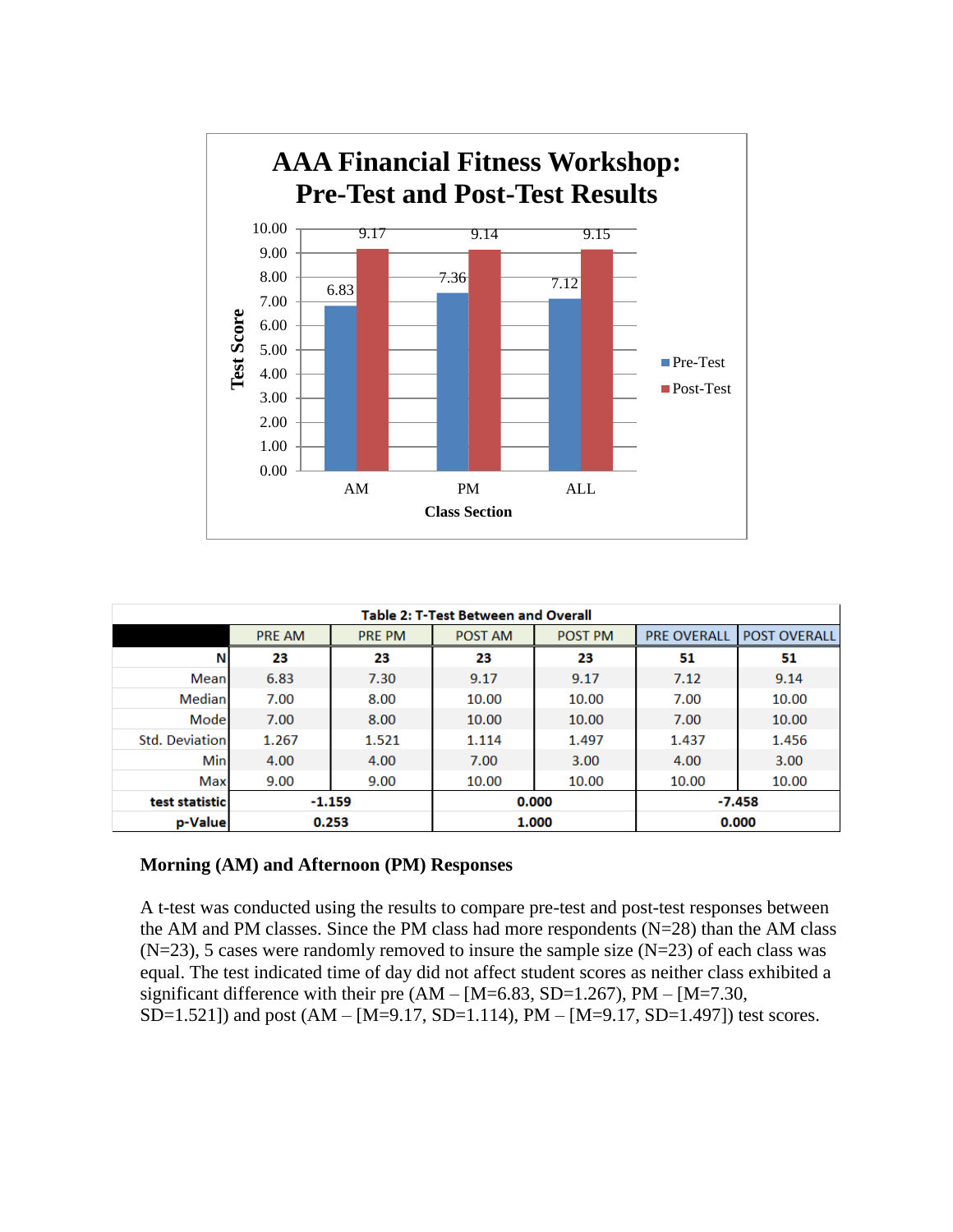### **Overall Responses**

A second t-test was run between the overall responses  $(N=51)$  of the pre- and post-test which indicated a significant difference  $(t_{(51)} = -7.458, p < .05)$  between pre  $(M = 7.12, SD = 1.437)$ and post (M= 9.14, SD=1.456) test scores. Students' scores following the pre-test improved in the post-test after participating in the financial workshop provided by AAA.

- The pre-test data indicated low scores, 71.2%. This shows that students had limited basic financial knowledge prior to the workshop provided in Explore Chicago. Therefore, providing financial workshops is an important and necessary program to enhance student learning beyond the academic classroom experience.
- The post-test data indicated increased scores, 91.5%. This shows that students' understanding of basic financial concepts were improved as a result of participation in the Financial Fitness workshop.
- Continuation of the Financial Fitness workshop is critical to the financial education of future student-athletes.
- Although classes differed in their incoming level of financial knowledge, the post-test scores show similar levels of understanding post-workshop.

This assessment validated the mainstream and academic research surrounding the need for financial programming for college students generally, including student-athletes. Interestingly, the baseline scores were similar for both sections and the results of post-test were statistically significant.

This project contributes to the Division of Student Affairs because it validates that learning takes place during workshops specifically designed to enhance general understanding of a topic like financial fitness. As such, workshops may be useful in increasing student knowledge in any topic, including basic finance.

While the results of this study indicated an importance and value surrounding financial workshops, there were also limitations. For example, although we had the majority of our first year student-athletes and managers, a handful did not participate because of academic commitments to other Explore courses such as the DePaul University Honors Program or College of Science and Health Pathways program. In addition, this workshop was only a starting point providing general and basic financial knowledge. More in depth workshops may also be beneficial as a follow-up to the first year programming.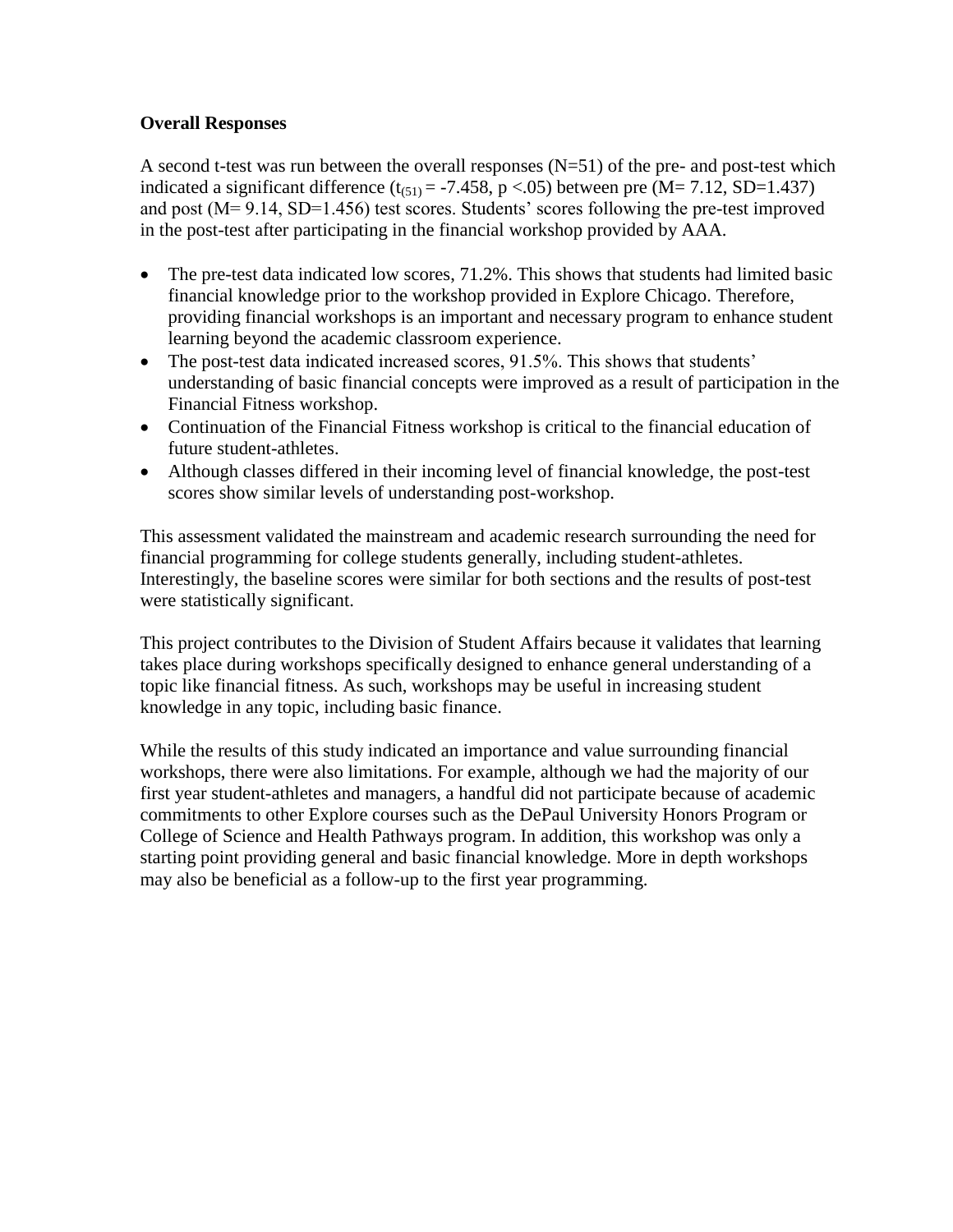### **Advancement Toward Learning Outcome:**

| <b>Learning Outcome</b>                                                                                                                                                                                      | <b>Number</b><br>of<br><b>Students</b><br><b>Assessed</b> | <b>Number of Students</b><br>with Acceptable or<br><b>Better Performance</b> |  |
|--------------------------------------------------------------------------------------------------------------------------------------------------------------------------------------------------------------|-----------------------------------------------------------|------------------------------------------------------------------------------|--|
| Student-athletes who utilize Athletic<br>Academic Advising's Life Skills programs<br>and services will be prepared for the<br>world of work or graduate school and<br>serve as leaders in their communities. | 51                                                        | 47                                                                           |  |

## **E. Implications**

One important implication of this study is that continued workshops targeted to the learning needs of students are a valuable part of the learning process of our student-athletes. Additionally, Explore classes are an excellent place to offer workshops as they provide the environment for an engaged audience. Utilizing Explore eliminates the mandatory practices our student-athletes often adhere to making the environment more conducive to learning.

Financially focused workshops are imperative for all students, not just student-athletes. Therefore, continuing the practice of providing financial fitness workshops for all first year students as part of the Chicago Quarter is an important practice.

The results and this report will be shared with key stakeholders within Student Affairs and Athletics. In the future, AAA will look to assess other specific Life Skills programs to confirm they are achieving the goals we intend.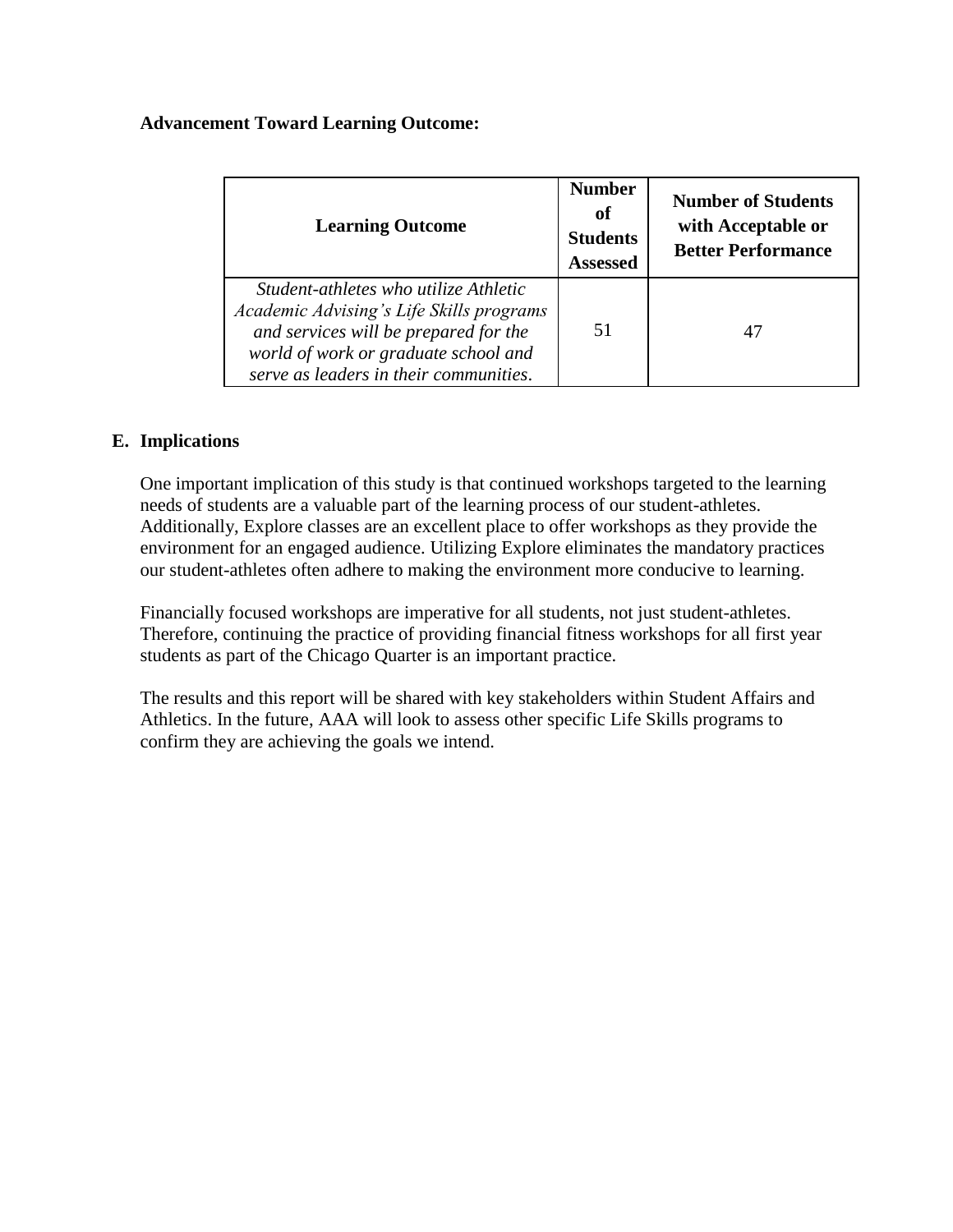# **References**

Chan, S., Chau, A., & Chan, K. (2012). Financial knowledge and aptitudes: Impacts on college students' financial well-being. *College Student Journal, 46*(1), 114-132.

Sibley, F. (2003). Till debt do us part. *New Statesman, 132*(4627), 16.

Torre, P. S. (2009). How (and why) athletes go broke. *Sports Illustrated, 110*(12), 90-100.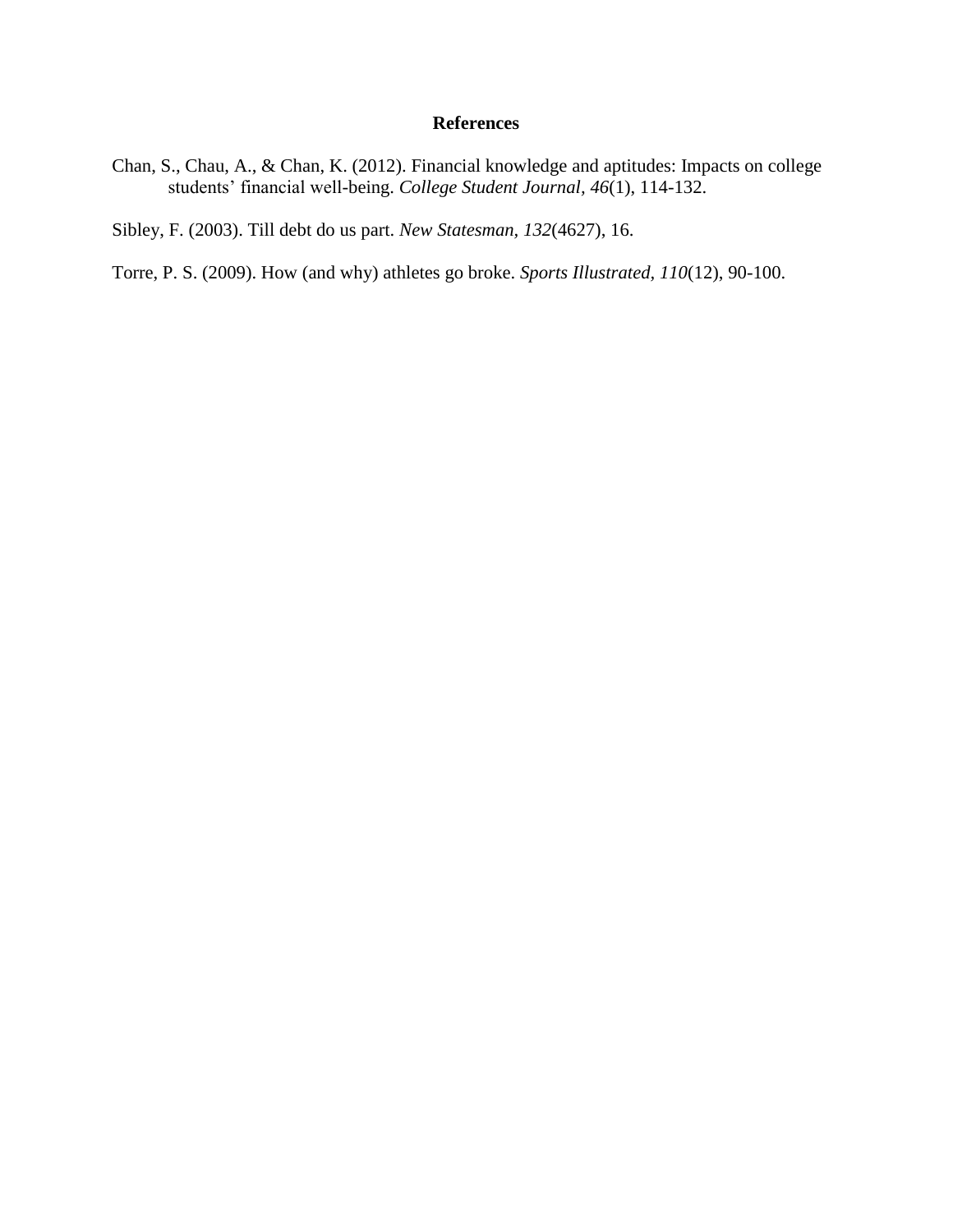### **Athletic Academic Advising 2013-2014 Academic Year Assessment Project**

# **CONSENT TO PARTICIPATE IN ASSESSMENT PROJECT**

Athletic Academic Advising (AAA) is asking that you take part in an assessment study to assess if AAA is meeting its outcomes and learning goals through its programing. We are asking for your participation in this study because you will be a participant in the Financial Fitness workshop during your LSP 111 class. Your participation in this assessment project will benefit students currently enrolled at DePaul as well as future students.

There are minimal risks associated with your participation in this study, but we will maintain confidential records that will include general demographic information to minimize these risks. Individual survey takers will not be identified using this information in the study. Although there are no direct benefits associated with your participation in this study, we hope the results of this study will contribute to general knowledge of what students are learning and experiencing in AAA programing at DePaul University. If you do not want to be in this study, you do not have to participate.

Remember, being in this study is entirely up to you and no one will be upset if you do not want to participate. All information that you provide in this research study will be kept strictly confidential and a report of this research will not identify you personally in any way. You can ask any questions about the study by emailing Kate O'Brien at kobrien@depaul.edu.

Participant's Consent:

I have been satisfactorily informed of the above described procedure with its possible risks and benefits. I agree to participate in this assessment study. I understand that my participation in this assessment study is voluntary and that I am free to stop participating at any time, without any consequences, even after signing this form. I have been offered a copy of this form.

Name of participant \_\_\_\_\_\_\_\_\_\_\_\_\_\_\_\_\_\_\_\_\_\_\_\_\_\_\_\_\_\_\_\_\_\_\_\_\_\_\_\_\_\_\_\_\_\_\_\_

Participant's signature

Date \_\_\_\_\_\_\_\_\_\_\_\_\_\_\_\_\_\_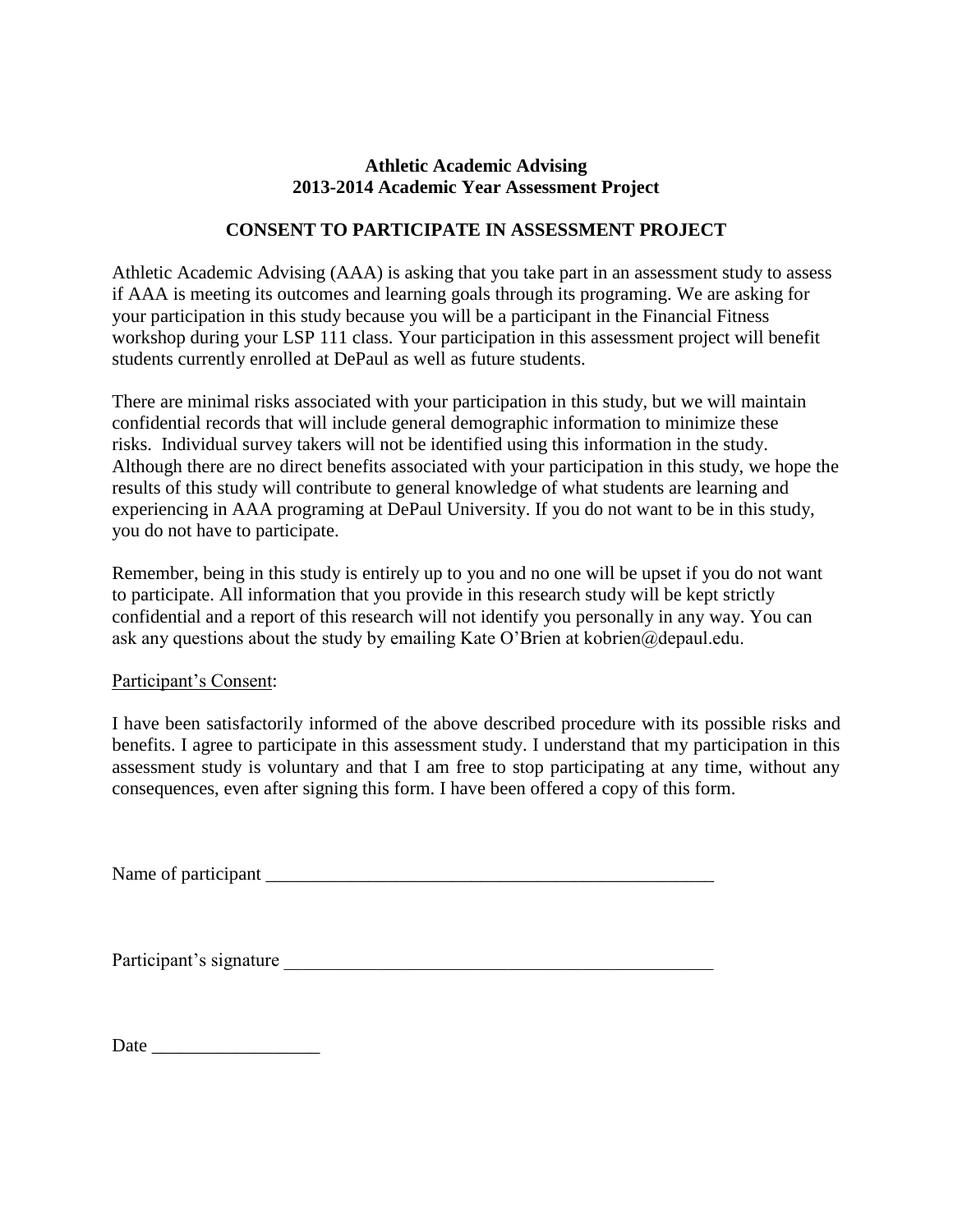#### LSP 111 – Financial Fitness Wednesday, October  $9<sup>th</sup>$ Pre/Post Test

1. Please match the definitions below to the correct terms.

Terms:

- \_\_\_\_\_ Interest Rate
- \_\_\_\_\_ Transfer Fee
- \_\_\_\_\_ Cash Advance Fee
- \_\_\_\_\_ Annual Fee
- \_\_\_\_\_ Credit Score

Definitions:

- a. Yearly fee to use a credit card
- b. Fee to transfer balance from another credit card
- c. Measures your credit risk
- d. Monthly fee to carry a balance forward
- e. Fee to get cash from credit card
- 2. Which credit score is best?
	- a. 300
	- b. 650
	- c. 800
	- d. 950
- 3. What is the recommended amount of emergency savings?
	- a. 1 month of living expenses
	- b. 3 months of living expenses
	- c. 6 months of living expenses
	- d. 1 year of living expenses
- 4. What is the recommended amount of monthly savings?
	- a. 5% of gross income
	- b. 10% of gross income
	- c. 5% of net income
	- d. 10% of net income